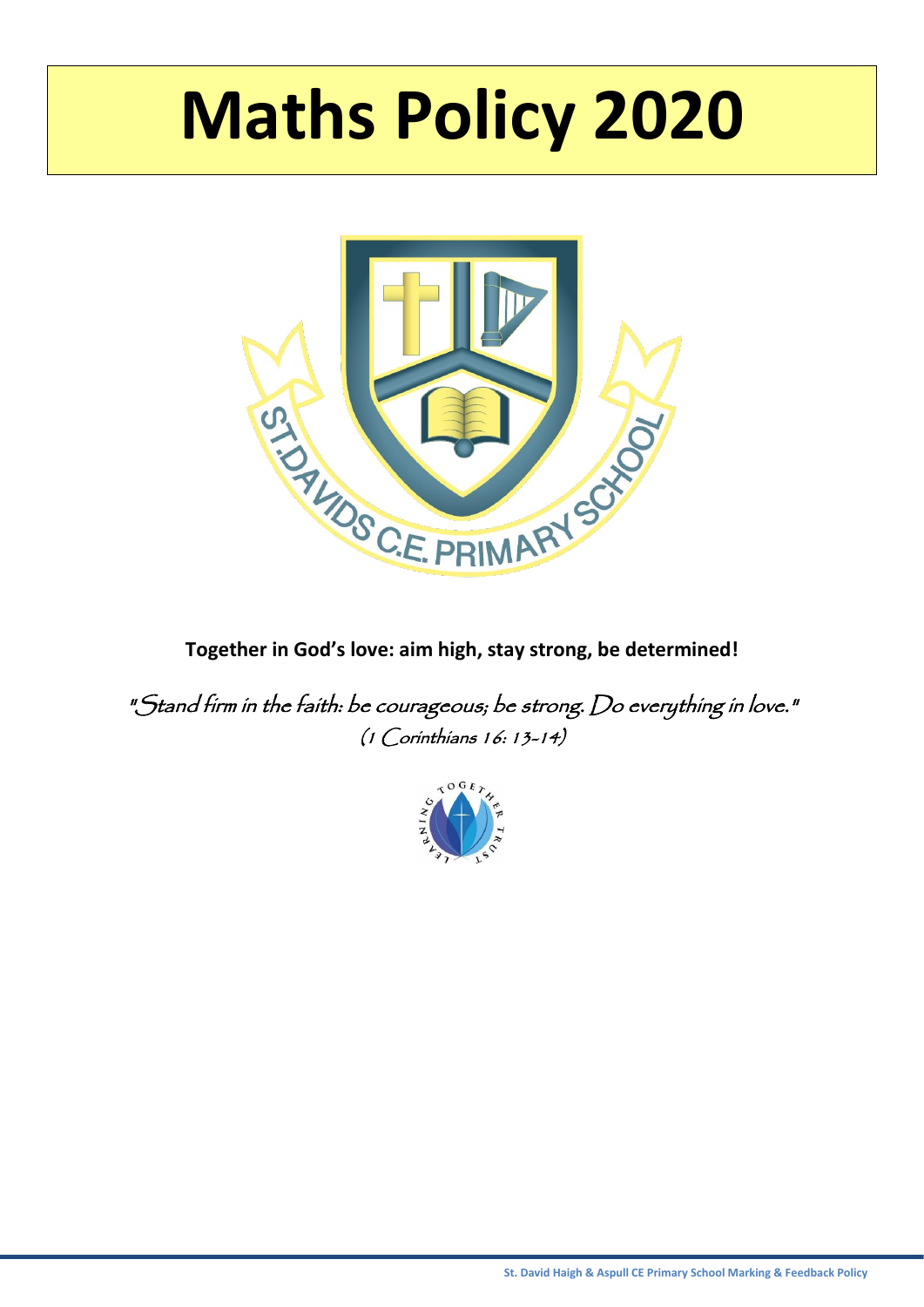## **St. David Haigh & Aspull CE Primary School Maths Policy**

#### **Intent**

Mathematics is important in everyday life and at St.David's our aim is to develop our children's ability to think logically and work systematically. All children have an opportunity to develop the three statutory aims of mathematics – fluency, reasoning and problem solving and should be challenged and encouraged to excel in maths. (See Appendix 2) All children have an opportunity to travel along the fluency path, which enables them to step off and reason and problem solve at a level that is appropriate for them. Children are provided with the opportunity to reason and explore problem solving to help make connections in their learning, develop confidence and achieve the three statutory aims of the National Curriculum. Children working below age related expectations, will still have the opportunity to reason and problem solve at a level that is appropriate for them.

#### **Implementation**

Mathematics at St.David's

- The school follows the 2014 Mathematics Programmes of Study for KS1 and KS2. Early Years follows the Early Adopter Schools -Framework for the Early Years Foundation Stage 2020.
- A 'Recovery Curriculum' is in place for 2020/21 to ensure gaps in previous year's learning are covered using the 'Transition and Coverage Overview' document.
- Maths skills are taught and revisited daily in Quick Maths and Maths lessons.
- Mathematical language is consistently used across the whole school.
- Whiterose Maths is the maths scheme around which teaching is based.
- Teachers plan and teach maths lessons linked to the 'Concrete, Pictorial and Symbolic' approach to learning, to guide children through their understanding of mathematical processes.



- Reasoning is developed and explored with children using the 'Captain Conjecture' character across the whole school. Teachers will model and explain a skill or strategy in a focussed lesson and provide a daily challenge to help develop children's conceptual understanding and fluency.
- The five types of problem solving are explicitly taught and explored during the teaching of a year groups content. See Appendix 1.
- Regular meetings between teachers and the Headteacher, identify children below ARE and those at risk of not achieving their end of year expectations. The QFTCAP identifies gaps in their learning and actions to address these gaps including intervention strategies.
- Homework is set online or paper based to develop and review children's learning.
- Where possible, links are made with other subjects across the curriculum.
- All classes have a 'Number of the Week', 'Shape of the Week' and 'Times table of the Week' to help develop fluency.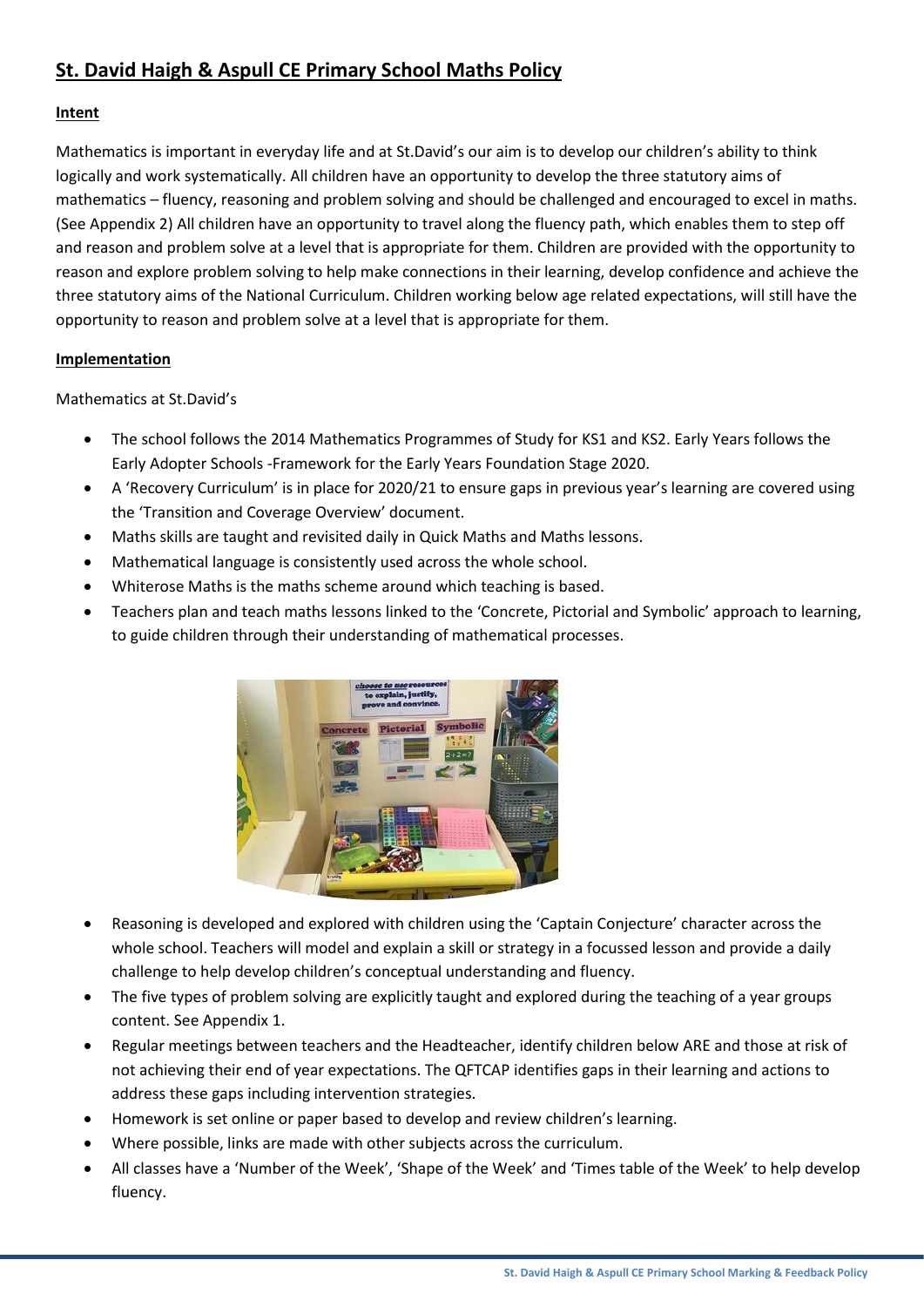- 'Timetables Rockstars' is an online resource for children to practise their timetables at home and school. Children are rewarded with timetables wristbands to encourage them to learn.
- Children are provided with the opportunities to explore and use a range of resources to help them with reasoning and problem solving activities 'Choose to Use'.
- Children are aware of their learning journey and the support they have, linked to a concrete, pictorial and symbolic approach by noting which resource they have used by recording a code. See Appendix 2

#### **Impact**

St David's children:

- are engaged and challenged in Maths lessons.
- are confident and can talk about their Maths learning.
- use a variety of resources to support their learning.
- are tracked and monitored to ensure they all make good progress.
- are provided with intervention and support strategies to achieve their potential.

#### **Monitoring**

The Senior Leadership Team and Subject Leaders monitor books and talk to children about their work. Feedback and support is then provided to staff. Actions identified are followed up in subsequent 'book looks'.

Written by: Subject Lead - K. Ingham & agreed by SLT and all Teachers

Date policy ratified by governors: January 2021

To be reviewed: every two years

Next review: December 2022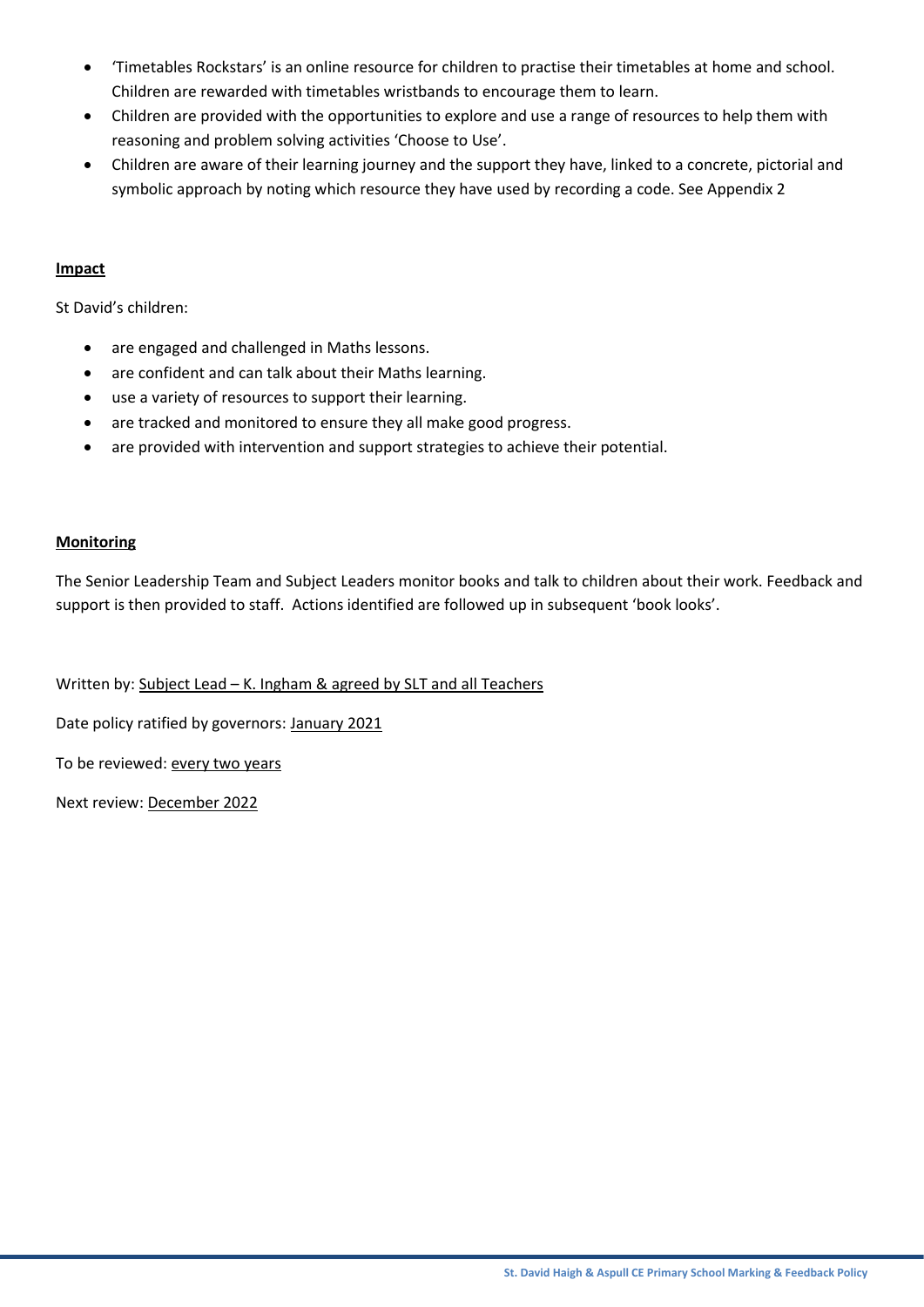#### Appendix 1

#### **Definitions of Fluency, Reasoning and Problem Solving**

**Fluency - become fluent in the fundamentals of mathematics, including through varied and frequent practice with increasingly complex problems over time, so that pupils have conceptual understanding and are able to recall and apply their knowledge rapidly and accurately to problems.**

Conceptual fluency e.g. exploring five strands of place value, what an equivalent fraction is and identifying features of different representations of data. Procedural fluency e.g. +- x ÷ calculation methods linked to whole numbers, fractions and decimals and exploring step by step methods.

Recall of known facts, developing number sense, children know why they are doing what they are doing and know when it is appropriate and efficient to choose different methods and applying skill to multiple contexts e.g. x by 10 to convert units of measurements.

*Accurate recall of facts and methods need to be kept 'bubbling' to ensure children do not forget e.g. basic skills sessions, Fluent in Five materials and number of the week.*

**Reasoning - reason mathematically by following a line of enquiry, conjecturing relationships and generalisations, and developing an argument, justification or proof using mathematical language.**

Conjectures relationships and generalisations e.g. if I add an odd and an odd number it will always result in an even number or all quadrilaterals have 4 right angles – true or false?

Developing an argument, justification or proof using mathematical language e.g. prove it, justify, convince me, how can you work it and how did you work it out?

Reasoning twists – alike and different, odd one out, true or false, spot the mistake and sometimes, always or never true (NCETM reasoning progression charts).

*Model and encourage children to consider what sort of answer or working out is required linked to different reasoning questions e.g. verbally explaining, using words or numerals and symbols, pictorial representations such as place value charts or tables and use of concrete equipment.*

**Problem solving - can solve problems by applying their mathematics to a variety of routine and non-routine problems with increasing sophistication, including breaking down problems into a series of simpler steps and persevering in seeking solutions.** 

Secures and builds upon conceptual understanding (fluency) and mathematical thinking and language (reasoning) to help solve sophisticated problems in unfamiliar contexts.

Explore five types of problem solving in different strands of mathematics –

- 1. Two and three step word problems including bar model
- 2. Finding all possibilities
- 3. Finding rules and describing patterns
- 4. Diagram problems and visual puzzles
- 5. Logic problems